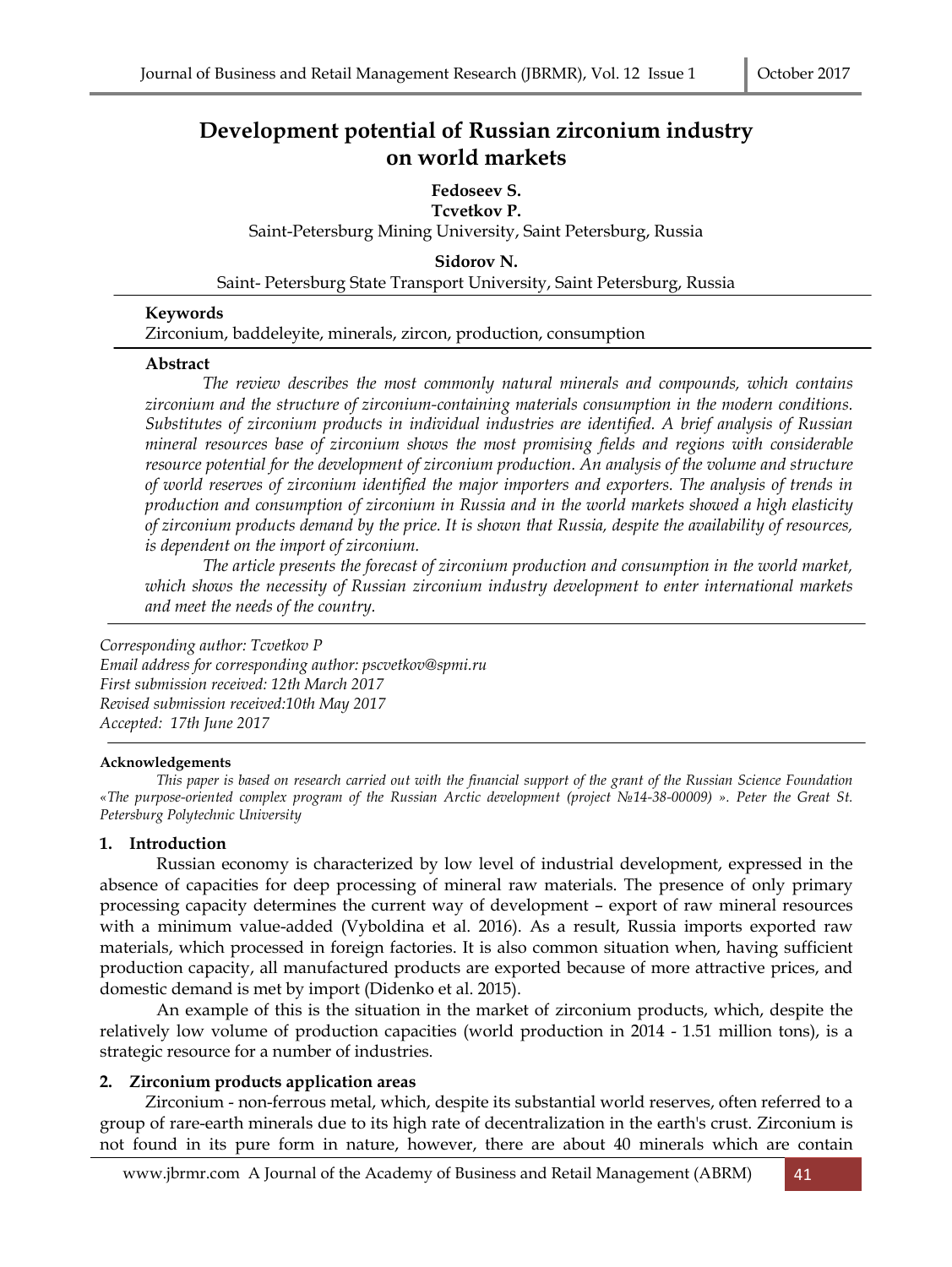zirconium in the form of oxides or salts, the most common of them are baddeleyite (ZrO2), and zircon (ZrSiO4) (Volpato et al. 2011). Zirconium applications are quite extensive, due to its high abrasion resistance, thermal conductivity, low rate of interaction with other metals, and so forth (Saridag et al. 2013).

The main application area of zirconium use is ceramic production (53.4%). Another application areas are: foundry industry (13.6%), the manufacture of refractory bricks and other refractory materials (12.6%), chemical industry (14.8%), nuclear power (0.5%), electronics (3%), and others. (2.1%) (Lundberg 2011).

Taking into consideration high price of zirconium, in some industries there is a tendency to use its substitutes (Elsner 2015):

• in manufacture of refractory materials: bauxite, chromite, graphite, magnesite, olivine, sillimanite, etc;

• in foundry industry: bauxite, aluminum, chromium, clay, olivine, perlite, silica sand, vermiculite;

• in manufacture of abrasives: feldspar, magnetite, hematite, pumice, perlite, ilmenite and others.

However, there are no substitutes for about 80% of zirconium products markets, for example, nuclear power energy, where zircon is the main component for the production of alloys used for the manufacture of fuel rods cladding (Macdonald 2011, Thomson Reuters 2009).

#### **3. Russian zirconium reserves**

Russia has significant resources of zirconium - 11.6 million tons. The reserves are estimated at 12.3 million tons According to this Russia takes the third place in the world (USGS 2015). The largest reserves of zirconium have Australia (31.86%) and South Africa (8.74%). The shares of Ukraine, the USA, India and Brazil account between 1-3% of world reserves.

Russian state balance considers 17 fields of zirconium, of which 11 fields - placer, 5 - primary, 1 - anthropogenic. The most promising fields in terms of mineral reserves volume are (Akimova et al. 2014, Larichkin et al. 2013):

Kovdor carbonatite primary deposit (Murmansk region). Now being developed by JSC "Kovdor GOK". Reserves of deposit are estimated at 1.2 million tons (10% of total Russian reserves). In 2013, after prospecting, the reserves of baddeleyite-apatite-magnetite ore were increased by 994.2 thousand tons (7% of the total Russian reserves). Total reserves of the Kovdor deposit is 2.34 million tons (20% of total Russian reserves). The average content of ZrO2 in the ore is 0.15%.

 "Tuganskoe" placer deposit (Tomsk region). Now being developed by JSC "Tuganskiy GOK "Ilmenite". Reserves of zircon-rutile-ilmenite ores are estimated at 980.5 thousand tons (8.5% of total reserves). The content of ZrO2 is 7.72 k./m3.

 "Central" placer deposit (Tambov region). Reserves of zircon-rutile-ilmenite ores are estimated at 830.2 thousand tons. The content of ZrO2 is 3-6.5 k./m3.

"Lukyanovskoe" zircon-rutile-ilmenite placer deposit (Nizhny Novgorod region). Reserves are estimated at 346.4 thousand tons. This field contains the richest zircon ore in Russia - ZrO2 content is 13 k./m3.

"Katuginskoe" zircon-pyrochlore-cryolite primary deposit (Chita Region). The share of this deposit reserves is 3% (361.2 tons) of the total Russian reserves. Resources are estimated at 3 million tons. Average content of ZrO2 in the ore is 1.58%.

"Ulug-Tanzekskoe" zircon-columbite-pyrochlore primary deposit (Tyva Republic) refers to the undistributed fund. Reserves are estimated at 1.9 million tons. Resources – 2.8 million tons. The average content of ZrO2 in the ore is 0.4%.

Lovozero rare-metal deposit. ZrO2 content in apatite-nepheline-syenite ores (Alluayv area) ranges from 1.83% to 5-9%, and the total reserves are estimated at 7.28 million tons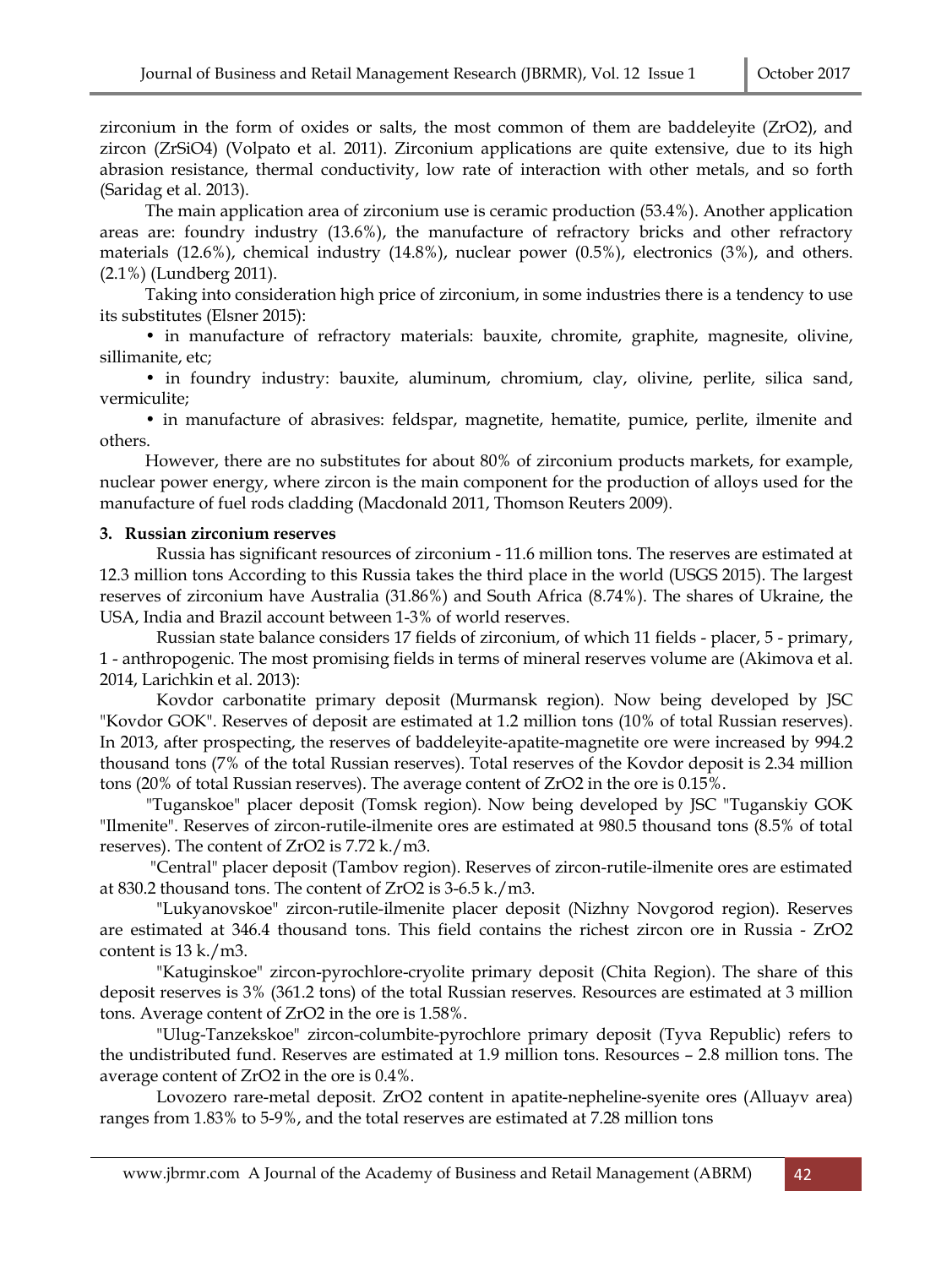Thus, most of Russian zirconium reserves are concentrated in refractory ores. Placer deposits containing easy to process ores comprise only 28% of the country resources and tend to have a sufficiently large depth and a low content of ZrO2.

Despite significant reserves of zirconium, the share of Russia in its global production was only 0.6% (8273 tons) in 2013. The world's largest production facilities to produce zirconium are in Australia (38.5%) and South Africa (23.13%). A significant role in world production playing three countries: The United States (7.4%), Indonesia (7.7%) and China (8.99% of world production, having only 0.5% of the world resources) (RiC2014, Reihl et al. 2014). At the same time on the territory of China are located 88% of the world's chemical production capacity for zirconium refining (Macdonald 2014).

In Russia, almost 100% of zirconium is produced by JSC "Kovdorskiy GOK", where a comprehensive production and processing of baddeleyite-apatite-magnetite ores and anthropogenic deposit was implemented to produce baddeleyite concentrate. These ores are extremely valuable, because the cost of zirconium production from them is the lowest. Today JSC "Kovdorskiy GOK" is the only one producer of baddeleyite concentrate in the world. Other reserves of baddeleyite were only in South Africa (Phalaborwa deposit), but they were completely exhausted by 2001.

In 2013, on Tugansk deposit was launched pilot production line of zircon concentrate production. As a result, was obtained 121 tons of zircon concentrate after processing of 47.7 tons of sand ore.

In addition to these fields, there is a significant resource potential for the development of Russian zirconium industry discussed in detail in Larichkin's paper (Larichkin et al. 2013). Among the promising areas of production are Volga region of Siberia, Baikal, Tambov, Nizhny Novgorod and Stavropol regions.

#### **4. Global zirconium reserves**

Russia is the third world producer of zirconium and its alloys products and occupies 18% of the world market. Zirconium processing enterprises are in the Republic of Udmurtia, Moscow, Perm, Leningrad Region, the Sverdlovsk region and other regions. Among the products of Russian enterprises: metal zirconium, zirconium-based alloys, ceramics, refractories, etc.

Export of zirconium from Russia (in Europe, Japan, China and the United States and other countries) in 2013 was 95% of total production. At the same time, domestic demand for zirconium in 2013 was about 8.2 tons. Thus, the domestic needs were satisfied exclusively by import (8 tons in 2013), mainly from Ukraine. In current political climate, this source of raw materials is questionable, and its volume did not allow Russia to meet the needs of more than 25-50%.

According to Metal Research (Zirconium market 2012), in 2010 the largest importers of zirconium in Russia were: "Trans Pogran services" (26%), TD "Hercules" (25%) and "Belkhi" (17%). Other companies together occupy about 32% of total import.

The world's largest importers of zirconium are European countries (Spain (100 thousand tons), Italy (56.57 thousand tons), France (27.05 thousand tons), Germany (26.65 thousand tons) Belgium (17.03 thousand tons), the UK (7.49 thousand tons) (BGS 2015)), as well as China and Japan (Porter 2014). In 2013, more than 85% of mined and processed zirconium at the production facilities in China were exported to Japan, the USA and Europe (Tiwari 2014). However, due to the decline of demand in China, the volume of zirconium products export fell. Thus, the volume of US import in 2013 fell in comparison with 2012 by 61.1% (Sutton 2015) (51.8% according to USGS (2015)) and amounted to 6.5 tons (8.05 thousand tons according to USGS (2015)).

The world's largest mining companies (in zirconium industry) are Iluka Resources Ltd (Australia, the USA), Richards Bay Minerals (South Africa), Exxaro (South Africa). Respectively their shares accounted for 34%, 18% and 15% of the world zirconium production (Lundberg 2011). Extraction of these companies carried out, mostly, on the placer deposits of zirconium (95%).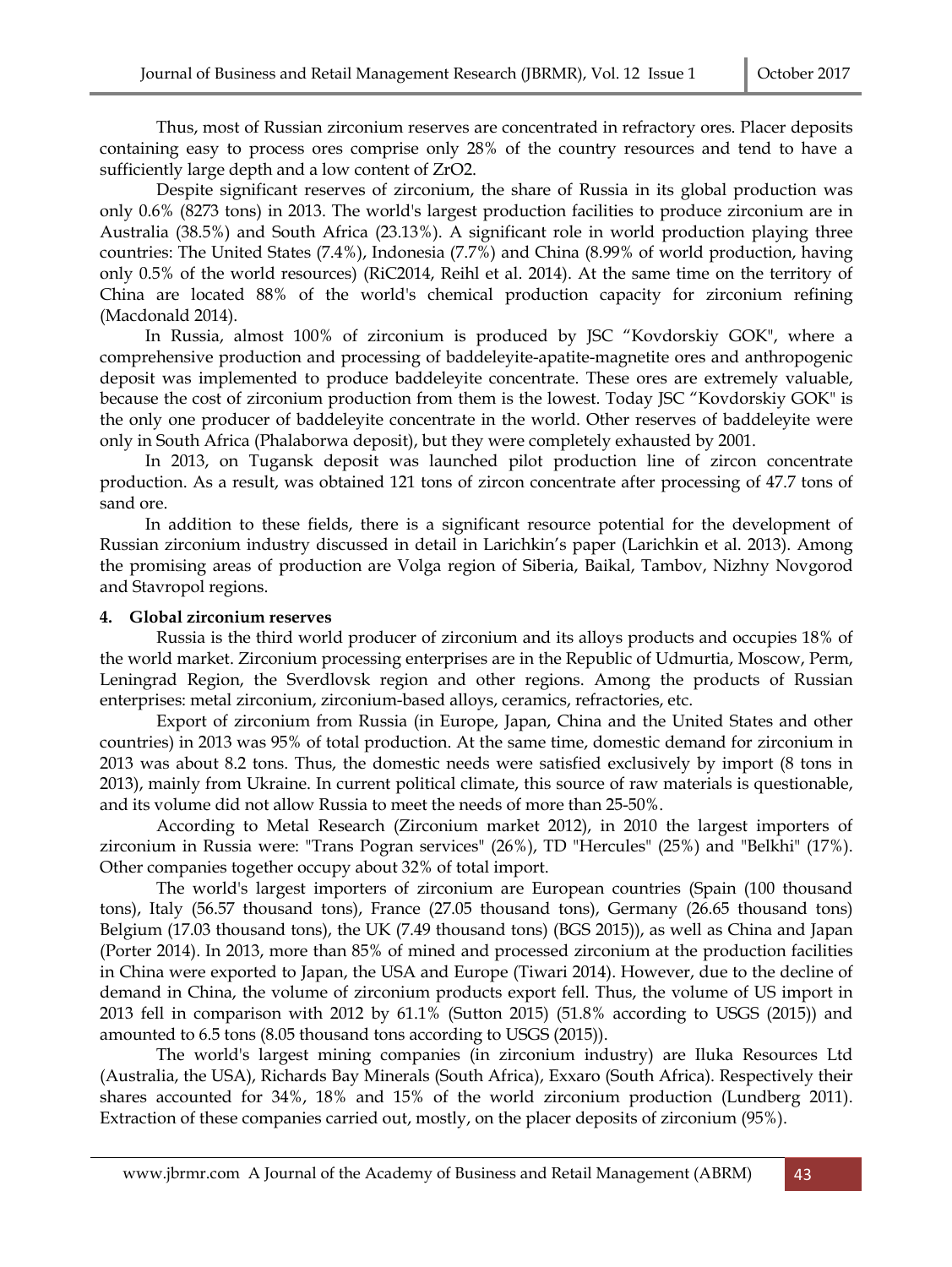Demand for zirconium is characterized by high price elasticity. According to the DERA (2012) statistical data we can say that in the period from 2005 to 2011 the balance on zirconium markets ranged from a deficit of 86.9 tons (2008), to a surplus of 300.7 tons (2011). At the same time, zirconium markets have a quite slow response to the impact of external macroeconomic factors. It confirmed by international economic crisis (2009), after which the surplus amounted to 157 thousand tons (more than half of demand rise was in Indonesia).

According to the State report on the status and use of mineral resources of Russian Federation in 2013 and "Mineral IAC" (2016) the average prices for zircon concentrate in 2011 was reached 1800-2400 USD/t. (2-2.5 times higher than in 2010), depending on the zirconium content and country of origin. At the same time, the price of baddeleyite increased slightly - from 3250 USD/t. up to 3350 USD/t. This situation has led to an increase in sales of baddeleyite concentrate of "Kovdorskiy GOK" on 3 thousand tons (30 %). However, in 2013, due to the reduction in demand for zirconia in China and the expansion of the substitutes markets, the price dropped to 1450 USD/t., and in 2015 to 1058 USD/t. (Figure 1).



 $\equiv$  Zirconium concentrate (66% ZrO2) of the Australian producers - Baddeleyite concentrate (ceramic type)  $\rightarrow$ -Baddeleyite concentrate (refractory / abrasive type)

Figure 1. The dynamic of Zirconium and Baddeleyite prices in 2006-2015

## **4. The development potential of the global Zirconium Industry**

In recent years, many companies actively work to start implementation of zirconium mining projects in Australia, Mozambique, Tanzania, Madagascar and other countries. For example, in 2016 it is planned to launch the project Dubbo Zirconia (New South Wales, Australia). Estimated field life period - 20 years. Annual production capacity of zircon - 16 thousand tons. Furthermore, it is expected to produce niobium, tantalum, yttrium, hafnium and other rare earth elements as byproducts (Chalmers 2012).

In 2014 the development of three major placer deposits were launched. The first one is Tormina project (South Africa), mine «Xolobeni». Start of production occurred in February 2014. The mine life period with annual production capacity of 48 thousand tons (the content of ZrO2 - 81%) is 4 years (EIR 2015).

The second is Kwale project (Kenya), launched in February 2014. Production of zircon, is expected to be around 30 tons per year. The field life period will be 13 years (Bwye 2014).

The third is «Grand Cote» project (Senegal), launched in August 2014. The annual production capacity is 80 thousand tons of zircon per year. The field life period is more than 20 years (Staff and Munatswa 2014, Stephenson 2010).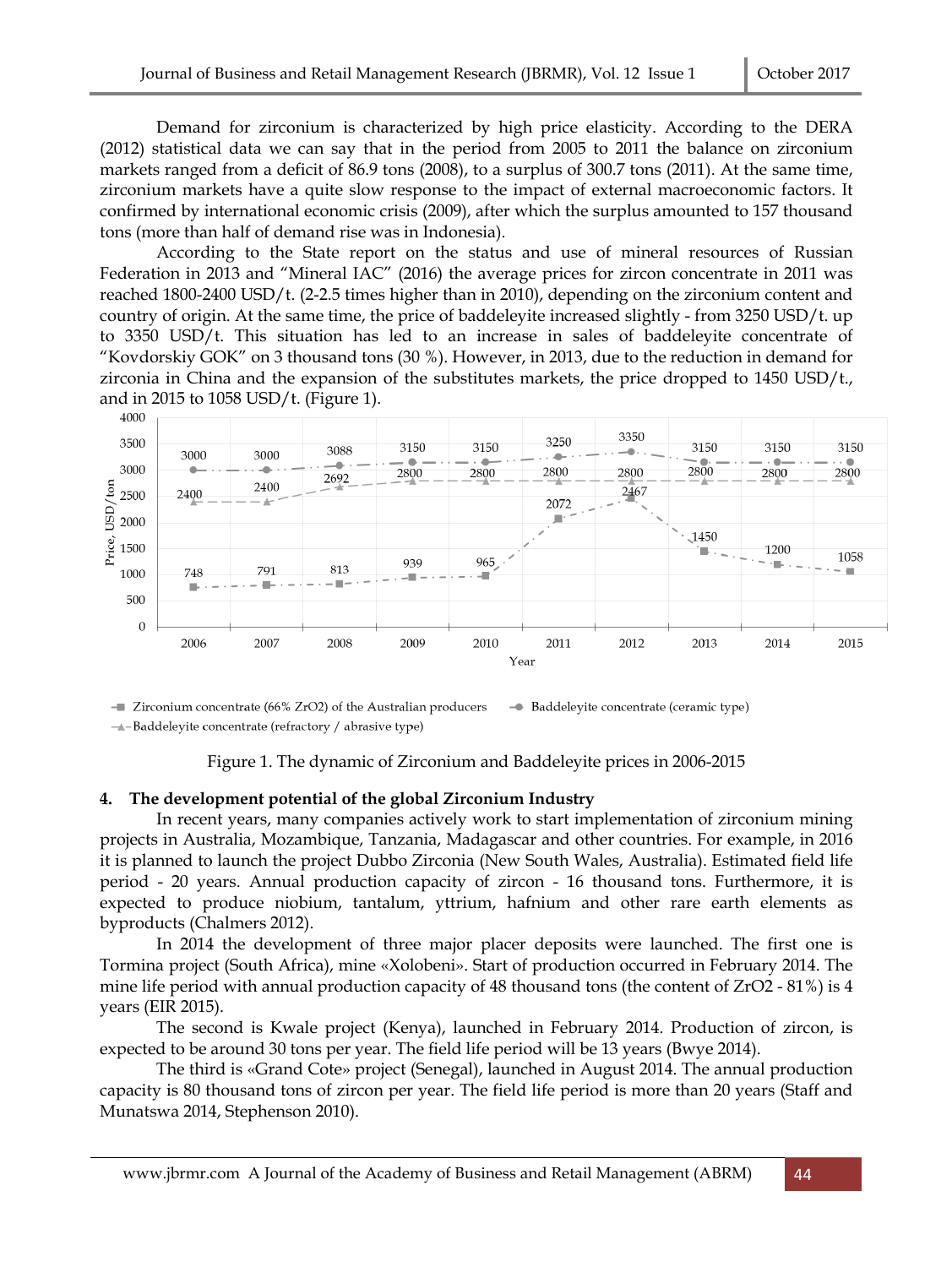Thus, despite the current surplus of zirconium products and the drop of demand caused by artificially high prices for zircon in 2011-2012, which is observed till now, according to Credit Suisse (Deverel et al. 2013), the world enterprises continue to grow capacity of zircon extraction and processing. The reliability of such projects is provided by the complex character of ores (contain several useful components except zirconium), from which the production of zirconium is planned.

According to MacDonald and Chalsmer (2013), in spite of a certain imbalance of supply and demand, the need for zirconium is growing annually by 2-3%. In 2020 the demand for zirconium may increase by 48-72% (compared to 2012), depending on the number of macro- and microeconomic factors. A similar trend is predicted by Credit Suisse experts (Hope 2012).

According to Iluka company (2016) the growth of demand for zirconium products will continue, but much slower. Thus, in the optimal case, the amount of consumption in 2020 will be higher on 35.3% than in 2013. In the worst case - 20% higher.

According to experts of DERA (2013) and Roskill (2015), the global production capacity of zirconium from 2016 to 2019 will be stable. The increase in production capacity is planned only in connection with the implementation of the projects which were mentioned above. The increase in production of Russian zirconium enterprises is not expected.

In 2020 the volume of zirconium production will decline sharply due to the depletion of large deposits in Australia (TZMI 2012) and forced closing the deposit down in the north part of Stradbruk Island (because of tightening environmental standards).

In the case of maintaining a high growth rate of zirconium products consumption, the market will form a surplus of more than 400 tons in 2020. In the case of slowing down in consumption (which is unlikely), the market, despite the decline in production in 2020, will remain a surplus of zirconium (150 tons).

In this situation the fields of South Africa, which can be implemented in 2020 are very promising. They are large enough, and are characterized by low cost of mining and ore dressing (Macdonald 2012).

Also, this surplus can bring some positive results for the Russian companies, in the case of implementation of new zirconium deposits. Thus, despite the current surplus in zirconium markets, in the long term is possible to enter on the world zirconium markets not only "Kovdorskiy GOK", but also several new Russian enterprises.

## **5. Discussion and conclusion**

Zirconium is a valuable mineral resource, which, depending on the quality characteristics, may be used in many various industries, ranging from dentistry to nuclear power. At the same time about 80% of the zirconium products market has no substitutes.

Russia, having a large zirconium resource base (third in the world), develops it extremely slowly due to the lack of easy-to-mine surface and near-surface placer deposits. Promising areas for development of zirconium industry enterprises, in addition to the already explored deposits, are Volga district of Siberia, Baikal, Tambov region, Nizhny Novgorod region, Stavropol placer area.

Russia's share in world production of zirconium is extremely low (less than 1%). The only Russian company, which carries out production and processing of zirconium is "Kovdorskiy GOK". All produced baddeleyite concentrate (about 95%) is exported, while domestic demand is satisfied exclusively by import from Ukraine. Nevertheless, Russia occupies 18% of the world zirconium and its alloys products market.

Zirconium market is highly dynamic. Firstly, there is considerable variation in prices, which is explained by artificially high prices in the largest industry companies (in 2011-2012). Secondly, the consumption greatly depends on the situation in China, which is a major importer and exporter of zirconium products. Thirdly, there is a significant surplus of zirconium, reaching 15-20% of total production.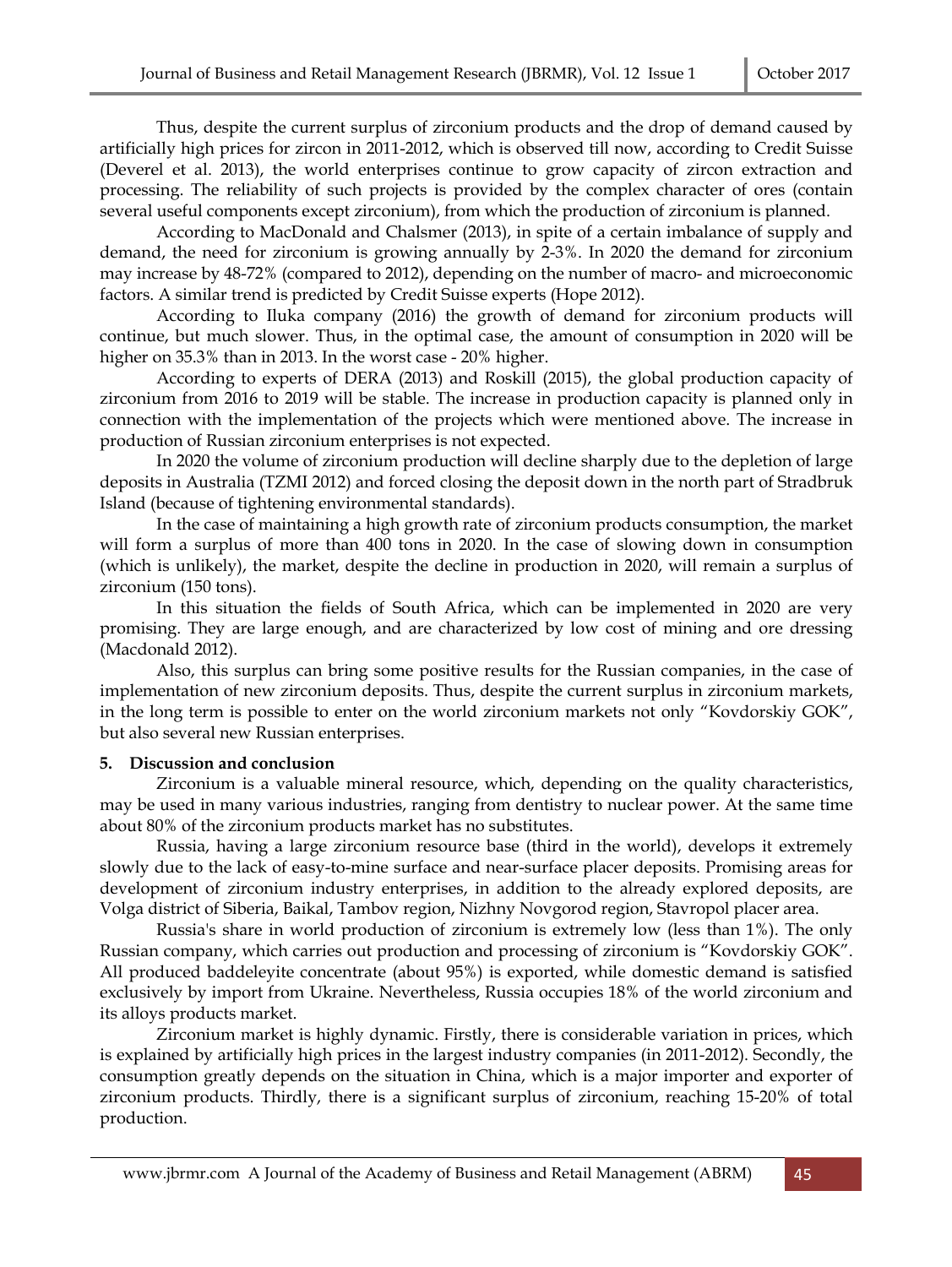Despite this, many companies actively work to start implementation of zirconium mining projects. Among them are three projects: "Tormin" (South Africa), "Kwale" (Kenya) and "Grand Cote" (Senegal). Moreover, it is planned to launch the "Dubbo Zirconia" project (Australia) in 2016.

Statistical data shows that the consumption of zirconium in the world increase annually by 3% (from 2005 to 2015). According to forecasts up to 2020, this growth will be several times higher. Despite this, in 2019 the production of zirconium will be significantly higher than its consumption. However, in 2020, after the exhaustion of the largest zircon deposits in Australia, an acute shortage of zirconium is predicted.

Thus, given the low competitiveness of most of Russian zirconium deposits, the main volume of production should provide domestic needs. Access to international markets is now extremely difficult and possible only in the case of a certain political influence, state support or international cooperation. One possible option is to develop a strategy for the development of zirconium enterprises aimed at the replacement, starting from 2020, production capacity of Australia on the global market. For example, in Europe, which will not be able to meet the growing demand for rareearth elements in the nearest future because of limited amount of scrap market (Cherepovitsyn et al. 2015).

#### **6. References**

Akimova A.V. et al. (2014) State report on the status and use of mineral resources of the Russian Federationin2013, *Mineral Info*, Moscow, Russia, 2014.URL:

http://www.mnr.gov.ru/upload/iblock/914/Report2014.pdf

- Bwye C. (2014) Base Resources, Kwale Mineral Sands Project, *JM Mineral Sands Conference*, Melbourne, 2014. URL: http://www.slideshare.net/informaoz/colin-bwye
- Chalmers I. (2012) Dubbo Zirconia Project, Alkane Resources Ltd, *34th International Geological Congress*, Brisbane, Australia, 2012. URL:
- http://www.alkane.com.au/pdf/presentations/20120808.pdf
- Cherepovitsyn A.E., Fedoseev S.V., Teslya A.B., Vyboldina E.Y. (2015) Analysis of production and consumption of rare-earth metals in the EU and the BRICS, *Tsvetnye Metally*, 5, 5–10. DOI: 10.17580/tsm.2015.05.01.
- Volpato C.A.M., Luis Gustavo D., Altoé Garbelotto, Márcio Celso Fredel and Federica Bondioli (2011) Application of Zirconia in Dentistry: Biological, Mechanical and Optical Considerations, Advances in Ceramics - Electric and Magnetic Ceramics, Bio ceramics, Ceramics and Environment, Prof. Costas Sikalidis (Ed.), 2011, ISBN: 978-953-307-350-7, Intech, DOI: 10.5772/21630. URL: http://www.intechopen.com/books/advances-in-ceramics-electric-andmagnetic-ceramics-bioceramics-ceramics-and-environment/application-of-zirconia-indentistry-biological-mechanical-and-optical-considerations
- TZMI (2012) Competent Person's Report for Base Resources Limited, *TZMI*, Australia, 2012. Available online:
- http://www.baseresources.com.au/wp-content/files/583-586\_Base\_CPR\_Final.pdf
- DERA (2013) Zircon insufficient supply in the future? *Federal Institute for Geosciences and Natural Resources*, Berlin, Germany, 2013. URL:
- http://www.zircon-association.org/Websites/zircon/images/rohstoffinformationen-14.pdf
- Deverell R., Kendall T., Shaw A., Stuart J. et al. (2013) Commodity Forecast. Back to the Future, *Credit Suisse*, Australia, 2013. URL:
- https://doc.research-and-

analytics.csfb.com/docView?language=ENG&format=PDF&document\_id=1006377241&sourc e\_id=emcmt&serialid=82WrSbQfSKNdtXD%2bxQgUMqk7w9b4yKW3grN8otFRPTw%3d

Didenko N., Kunze K., Skripnuk D. (2015) Russian Export Strategy and Social Sector: Consequences of Resource-Oriented Exports on Population of Russia, *Mediterranean Journal of Social Sciences*, 2015, Vol. 6, Iss. 5, Supplement 2. pp. 473-481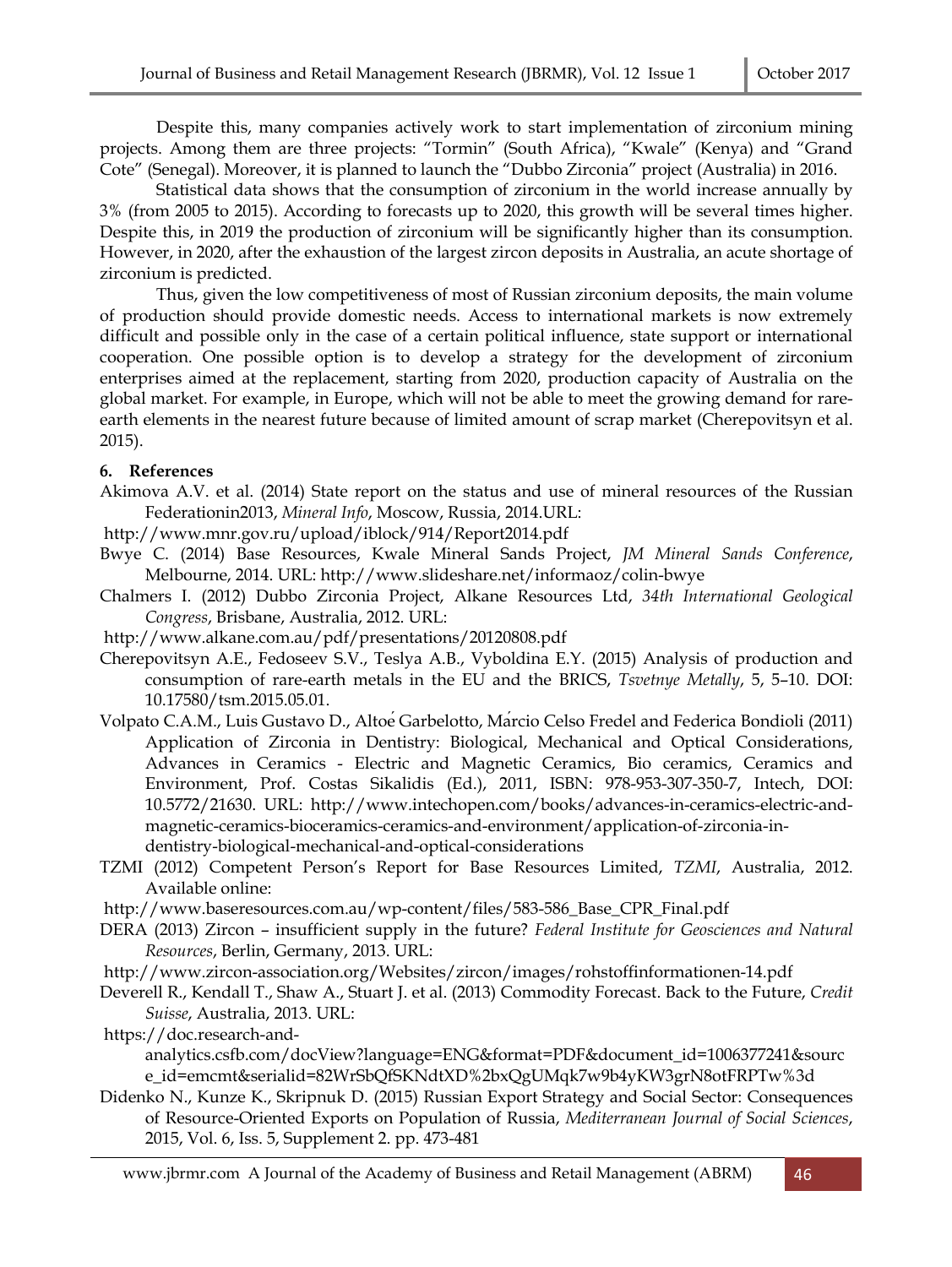EIR (2015) Mineral Commodities, *Edison Investment Research Ltd*, London, 2015. URL:

http://www.edisoninvestmentresearch.com/research/report/mineral-commodities1

- Elsner H. (2015) Heavy mineral of Economic Importance, Federal Institute for Geosciences and Natural Resources, Hannover, Germany, 2015. URL:
- http://www.bgr.bund.de/DERA/DE/Downloads/Heavy-Minerals-Economic-Importance.html?\_\_blob=publicatio

BGS (2015) European mineral statistic 2009-2013, *British Geological Survey*, Nottingham, 2015. URL:

- http://www.bgs.ac.uk/mineralsuk/statistics/europeanStatistics.html
- Thomson Reuters (2009) Factbox nuclear industry and zirconium; *Thomson Reuters*, London, April 2009. URL:
- http://www.reuters.com/article/2009/04/23/zirconium-nuclear-idUSLN78747920090423
- Hope M. (2012) Mineral Sands Sector. Sector Review, *Credit Suisse*, Australia, 2012. URL:
- https://plus.credit-suisse.com/researchplus/ravDocView?docid=R3itjq
- Iluka official web site. Available online: http://www.iluka.com/
- Larichkin F.D., Vorobev A.G., Novoseltseva V.D., Popova G.I., Serebryannaya L.S. (2013) Zirconium: resources, markets, prospects, *Tsvetnye Metally*, 2013, 11, pp.17-21.
- Lundberg M. (2011) Environmental analysis of zirconium alloy production, *Uppsala Universität*, Uppsala, 2011. URL:
- http://www.diva-portal.org/smash/get/diva2:475527/FULLTEXT01.pdf
- Macdonald A. (2011) Zircon substitution: myth or reality, *Industrial Minerals Supplement*, May 2011, 524, pp. 54 – 59.
- Macdonald A. (2012) Zirconium's cloudy future, *Industrial Minerals*, 2012, London, UK. ISSN: 0019- 8544. P. 4.
- Macdonald A., Chalmers I. (2014) Zirconium Oxide, Chemicals and Metal: Global Industry Markets and Outlook, *Roskill*, Australia, 2014, p. 146.
- MacDonald A., Chalsmer I. (2013) Outlook for Zirconium and Rare Earth Materials until 2020, *TZMI Congress 2013*, Where the World's Titanium and Zircon Industries Meet, Hong Kong. URL: http://www.asx.com.au/asxpdf/20131114/pdf/42kv430swxb365.pdf
- Mineral Information-Analytical Center. URL: http://www.mineral.ru/News/43547.html
- USGS (2015) Mineral Commodity Summaries 2015, *United State Geological Survey*, Reston, Virgina, 2015. URL: http://minerals.usgs.gov/minerals/pubs/mcs/2015/mcs2015.pdf
- Roskill (2015) Mineral Sands Industry Warns on High-Grade Deposit Depletion; *Roskill Information Service*, Australia, 2015. URL: https://roskill.com/wp/wp-content/uploads/2015/09/Zir-PR-April-2015-headed.pdf
- Porter R. (2014) Mineral Sands Industry. Fact Book; *Iluka*, 2014. URL:
- http://www.iluka.com/docs/default-source/industry-company-information/the-mineral-sandsindustry-factbook-(feb-2014)
- Reihl C., Schatz M., Zsak G. (2014) World-Mining-Data, *International Organizing Committee for the World Mining Congresses*, Vienna, 2014. URL:
- http://www.bmwfw.gv.at/EnergieUndBergbau/WeltBergbauDaten/Documents/WMD2014.pdf
- RiC (2014) Global and China Zirconium Industry Report: 2013-2016, *Research in China*, Beijing, China, 2014, p. 51.
- Saridag S., Tak O., Alniacik G. (2013) Basic properties and types of zirconia: An overview, *World Journal of Stomatology*, 2013 August, 2(3), pp. 40-47. DOI: 10.5321/wjs.v2. i3.40.
- Staff M., Munatswa A. (2014) Grande Cote Operations, *Mineral Sand Mining*, Melbourne, Australia, 2014. URL: https://www.offiziere.ch/wp-content/uploads/Grand-Cote-Operations-October-2014.pdf
- Stephenson P.R., Williams S., Webster R., Federici P. (2010) Grand Cote Mineral Sands Project, Technical Report for Mineral Deposits *Mining Consultant Ltd*, Canada, 2010. URL: